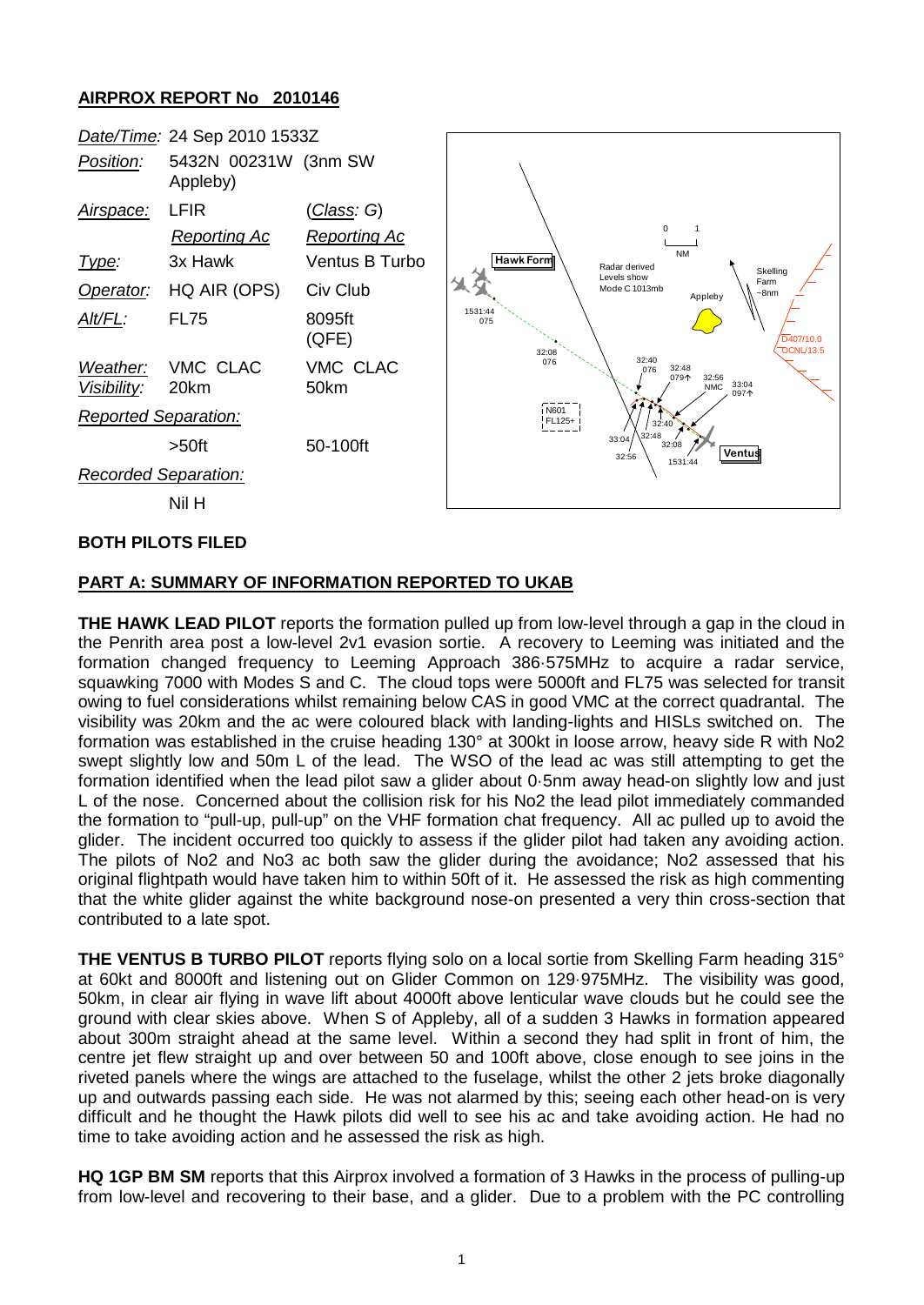the unit's RT and landline recording, there was a discrepancy between the timing of the radar replay and tape transcript.

At 1532:26 (transcript timings) Leeming Approach (APP) states that the formation is identified and it is reasonable to argue that this will have occurred no more than 5sec after the SSR Mode 3A code was displayed on the Watchman radar display. On the radar replay, the Hawk formation's SSR Mode 3A assigned code appears at 1533:50, which allows us to approximate APP's identification of them as being at 1533:55 (replay timings). This provides a difference between the transcript and replay timings of 1min 29sec, which means that the formation's initial call to APP occurred at approximately 1533:04.

On the radar replay, the reported ac is clearly visible, with the CPA occurring at 1532:47. Although there is a little leeway in the calculated timings, it is clear that the Hawk formation had probably not yet initiated comms with APP, or, if they had, it may have been during the initial call. Consequently, there is no BM SM input required.

**HQ AIR (OPS)** comments that that this is another example that highlights the limitations of the see and avoid principle as the sole means of deconfliction. If both ac had been IFF and TCAS equipped a greater separation distance may have been achieved. It was a good spot by the Hawk leader who calmly and swiftly directed effective avoiding action.

UKAB Note (1): The radar recording clearly captures the incident. At 1531:44 the Hawk Formation is seen 6·5nm W of Appleby tracking 125° squawking 7001 and indicating FL075 with a primary only contact, believed to be the Ventus glider, 3·5nm S of Appleby in its 12 o'clock range 7·5nm. The subject ac continue on opposite direction head-on tracks, the Hawk Formation showing level at FL076, when just under 1min later at 1532:40 the ac are head-on with 0·8nm separation. The next sweep 8sec later at 1532:48 shows the ac having just passed, the Ventus now in the Hawk Formation's 6 o'clock range 0·2nm, with the Hawk's Mode C indicating FL079 and climbing. It is estimated that at the CPA the ac passed with no lateral displacement. The ac now rapidly diverge and on the next sweep the Hawk Formation shows NMC before reappearing on the next sweep at 1533:04 indicating FL097 climbing. By now the Ventus is seen to be turning L 1·9nm to the NW of the Hawk Formation.

## **PART B: SUMMARY OF THE BOARD'S DISCUSSIONS**

Information available included reports from the pilots of both ac, transcripts of the relevant RT frequencies, radar video recordings, reports from the air traffic controllers involved and reports from the appropriate ATC authorities.

An experienced glider pilot Member stated that this was a known wave area situated over the Pennine chain where gliders could be operating, in the right conditions (particularly in W'ly and E'ly winds), up to FL195. Within this Class G airspace all crews were responsible for maintaining their own separation from other ac through 'see and avoid'. Members agreed with the HQ 1Gp Advisor's comment that the Hawk leader had done well to spot the white glider against a white background in a head-on encounter, seeing it probably as soon as was reasonably possible given the circumstances. The Ventus pilot saw the Hawk formation later but he too had been faced with sighting 3 ac, with known small target aspect qualities, head-on, albeit the Hawks nose light frequently facilitates earlier sightings. After sighting the glider 0·5nm ahead the Hawk Leader was able to warn his colleagues on the VHF 'chat' frequency and the formation pulled-up to avoid, the Ventus pilot estimating the closest Hawk passed 50-100ft above. Bearing all of these elements in mind, the Board believed that this Airprox had been a conflict in Class G airspace where the Hawk formation leader had done enough to remove the actual risk of collision but safety had not been assured during the encounter.

## **PART C: ASSESSMENT OF CAUSE AND RISK**